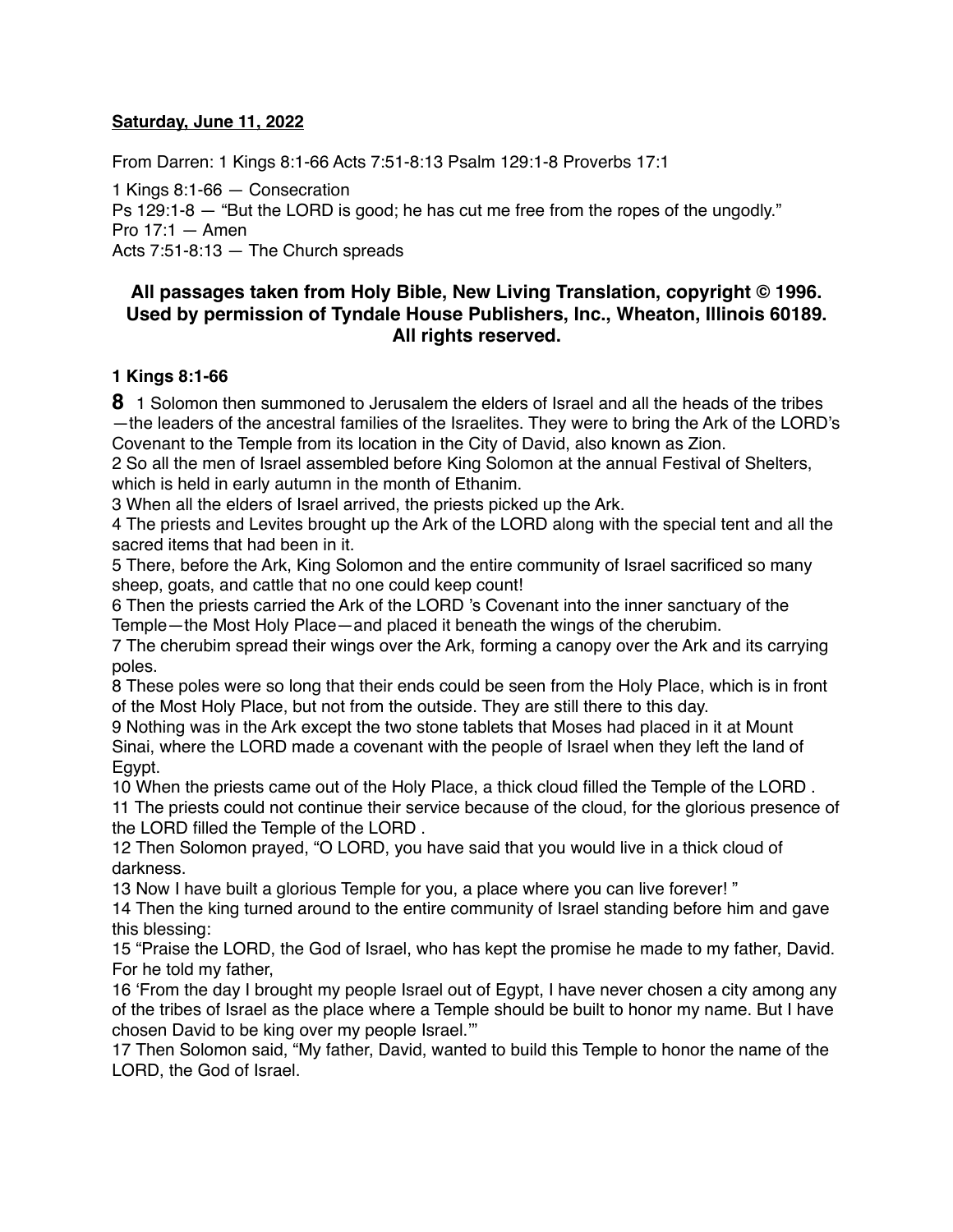18 But the LORD told him, 'You wanted to build the Temple to honor my name. Your intention is good,

19 but you are not the one to do it. One of your own sons will build the Temple to honor me.' 20 "And now the LORD has fulfilled the promise he made, for I have become king in my father's place, and now I sit on the throne of Israel, just as the LORD promised. I have built this Temple to honor the name of the LORD, the God of Israel.

21 And I have prepared a place there for the Ark, which contains the covenant that the LORD made with our ancestors when he brought them out of Egypt."

22 Then Solomon stood before the altar of the LORD in front of the entire community of Israel. He lifted his hands toward heaven,

23 and he prayed, "O LORD, God of Israel, there is no God like you in all of heaven above or on the earth below. You keep your covenant and show unfailing love to all who walk before you in wholehearted devotion.

24 You have kept your promise to your servant David, my father. You made that promise with your own mouth, and with your own hands you have fulfilled it today.

25 "And now, O LORD, God of Israel, carry out the additional promise you made to your servant David, my father. For you said to him, 'If your descendants guard their behavior and faithfully follow me as you have done, one of them will always sit on the throne of Israel.'

26 Now, O God of Israel, fulfill this promise to your servant David, my father.

27 "But will God really live on earth? Why, even the highest heavens cannot contain you. How much less this Temple I have built!

28 Nevertheless, listen to my prayer and my plea, O LORD my God. Hear the cry and the prayer that your servant is making to you today.

29 May you watch over this Temple night and day, this place where you have said, 'My name will be there.' May you always hear the prayers I make toward this place.

30 May you hear the humble and earnest requests from me and your people Israel when we pray toward this place. Yes, hear us from heaven where you live, and when you hear, forgive. 31 "If someone wrongs another person and is required to take an oath of innocence in front of your altar in this Temple,

32 then hear from heaven and judge between your servants—the accuser and the accused. Punish the guilty as they deserve. Acquit the innocent because of their innocence.

33 "If your people Israel are defeated by their enemies because they have sinned against you, and if they turn to you and acknowledge your name and pray to you here in this Temple,

34 then hear from heaven and forgive the sin of your people Israel and return them to this land you gave their ancestors.

35 "If the skies are shut up and there is no rain because your people have sinned against you, and if they pray toward this Temple and acknowledge your name and turn from their sins because you have punished them,

36 then hear from heaven and forgive the sins of your servants, your people Israel. Teach them to follow the right path, and send rain on your land that you have given to your people as their special possession.

37 "If there is a famine in the land or a plague or crop disease or attacks of locusts or caterpillars, or if your people's enemies are in the land besieging their towns—whatever disaster or disease there is—

38 and if your people Israel pray about their troubles, raising their hands toward this Temple, 39 then hear from heaven where you live, and forgive. Give your people what their actions deserve, for you alone know each human heart.

40 Then they will fear you as long as they live in the land you gave to our ancestors.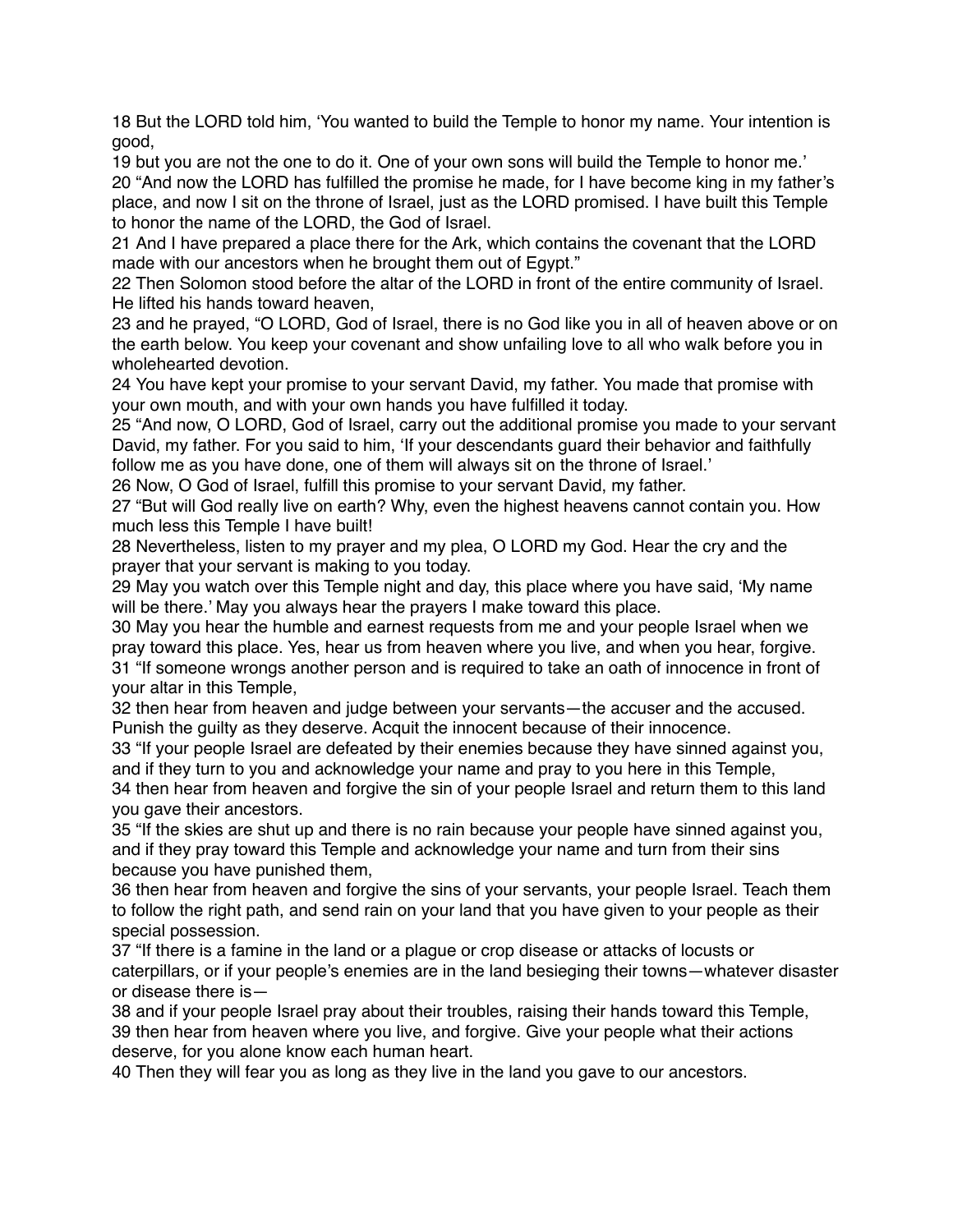41 "In the future, foreigners who do not belong to your people Israel will hear of you. They will come from distant lands because of your name,

42 for they will hear of your great name and your strong hand and your powerful arm. And when they pray toward this Temple,

43 then hear from heaven where you live, and grant what they ask of you. In this way, all the people of the earth will come to know and fear you, just as your own people Israel do. They, too, will know that this Temple I have built honors your name.

44 "If your people go out where you send them to fight their enemies, and if they pray to the LORD by turning toward this city you have chosen and toward this Temple I have built to honor your name,

45 then hear their prayers from heaven and uphold their cause.

46 "If they sin against you—and who has never sinned?—you might become angry with them and let their enemies conquer them and take them captive to their land far away or near. 47 But in that land of exile, they might turn to you in repentance and pray, 'We have sinned, done evil, and acted wickedly.'

48 If they turn to you with their whole heart and soul in the land of their enemies and pray toward the land you gave to their ancestors—toward this city you have chosen, and toward this Temple I have built to honor your name—

49 then hear their prayers and their petition from heaven where you live, and uphold their cause.

50 Forgive your people who have sinned against you. Forgive all the offenses they have committed against you. Make their captors merciful to them,

51 for they are your people—your special possession—whom you brought out of the ironsmelting furnace of Egypt.

52 "May your eyes be open to my requests and to the requests of your people Israel. May you hear and answer them whenever they cry out to you.

53 For when you brought our ancestors out of Egypt, O Sovereign LORD, you told your servant Moses that you had set Israel apart from all the nations of the earth to be your own special possession."

54 When Solomon finished making these prayers and petitions to the LORD, he stood up in front of the altar of the LORD, where he had been kneeling with his hands raised toward heaven.

55 He stood and in a loud voice blessed the entire congregation of Israel:

56 "Praise the LORD who has given rest to his people Israel, just as he promised. Not one word has failed of all the wonderful promises he gave through his servant Moses.

57 May the LORD our God be with us as he was with our ancestors; may he never leave us or abandon us.

58 May he give us the desire to do his will in everything and to obey all the commands, decrees, and regulations that he gave our ancestors.

59 And may these words that I have prayed in the presence of the LORD be before him constantly, day and night, so that the LORD our God may give justice to me and to his people Israel, according to each day's needs.

60 Then people all over the earth will know that the LORD alone is God and there is no other. 61 And may you be completely faithful to the LORD our God. May you always obey his decrees and commands, just as you are doing today."

62 Then the king and all Israel with him offered sacrifices to the LORD .

63 Solomon offered to the LORD a peace offering of 22,000 cattle and 120,000 sheep and goats. And so the king and all the people of Israel dedicated the Temple of the LORD .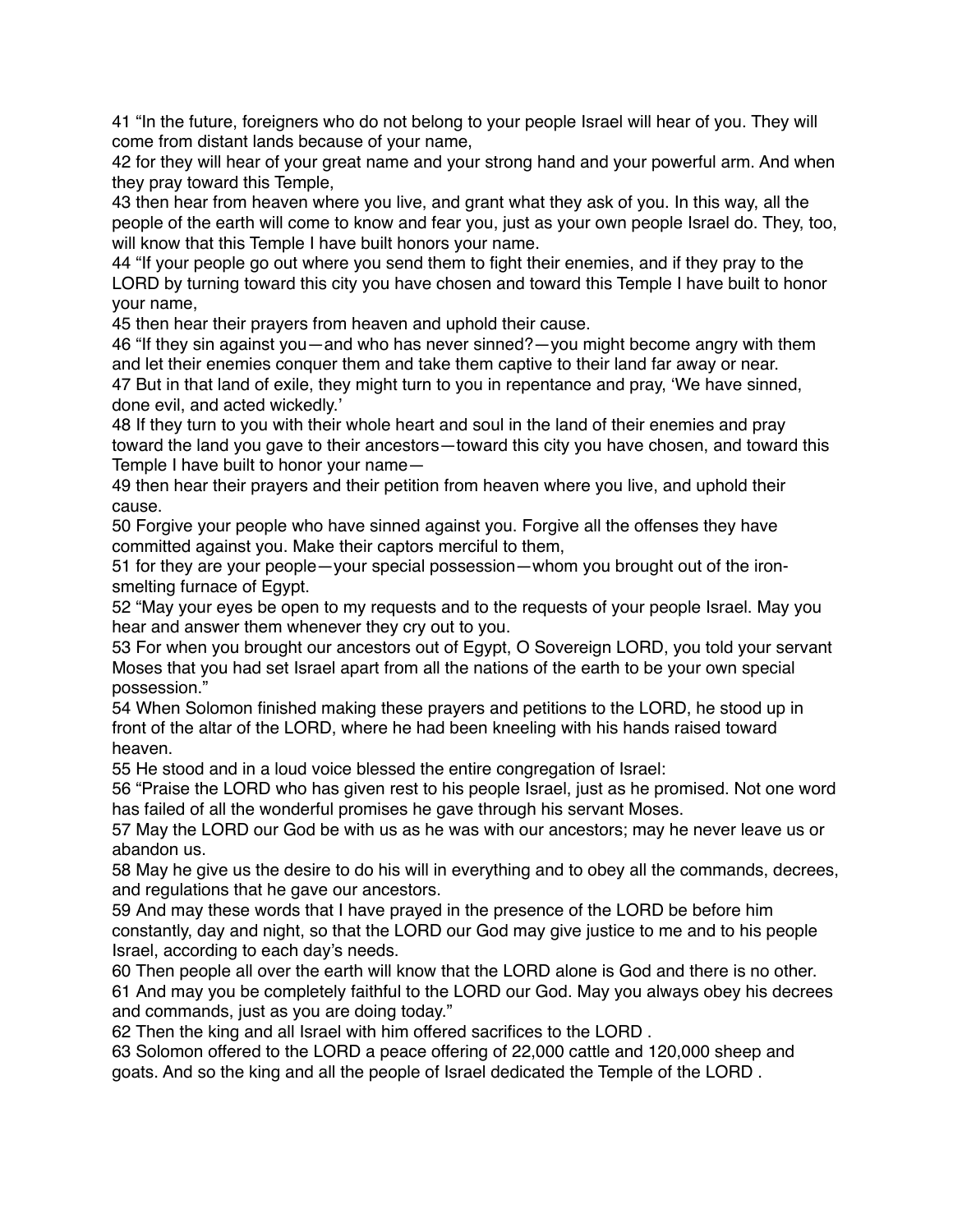64 That same day the king consecrated the central area of the courtyard in front of the LORD 's Temple. He offered burnt offerings, grain offerings, and the fat of peace offerings there, because the bronze altar in the LORD 's presence was too small to hold all the burnt offerings, grain offerings, and the fat of the peace offerings.

65 Then Solomon and all Israel celebrated the Festival of Shelters in the presence of the LORD our God. A large congregation had gathered from as far away as Lebo-hamath in the north and the Brook of Egypt in the south. The celebration went on for fourteen days in all—seven days for the dedication of the altar and seven days for the Festival of Shelters.

66 After the festival was over, Solomon sent the people home. They blessed the king and went to their homes joyful and glad because the LORD had been good to his servant David and to his people Israel.

### **Psalm 129:1-8**

**129** 1 From my earliest youth my enemies have persecuted me. Let all Israel repeat this:

2 From my earliest youth my enemies have persecuted me, but they have never defeated me.

3 My back is covered with cuts, as if a farmer had plowed long furrows.

4 But the LORD is good; he has cut me free from the ropes of the ungodly.

5 May all who hate Jerusalem be turned back in shameful defeat.

6 May they be as useless as grass on a rooftop, turning yellow when only half grown,

7 ignored by the harvester, despised by the binder.

8 And may those who pass by refuse to give them this blessing: "The LORD bless you; we bless you in the LORD 's name."

# **Proverbs 17:1**

**17** 1 Better a dry crust eaten in peace than a house filled with feasting—and conflict.

# **Acts 7:51-8:13**

**7** 51 "You stubborn people! You are heathen at heart and deaf to the truth. Must you forever resist the Holy Spirit? That's what your ancestors did, and so do you!

52 Name one prophet your ancestors didn't persecute! They even killed the ones who predicted the coming of the Righteous One—the Messiah whom you betrayed and murdered.

53 You deliberately disobeyed God's law, even though you received it from the hands of angels."

54 The Jewish leaders were infuriated by Stephen's accusation, and they shook their fists at him in rage.

55 But Stephen, full of the Holy Spirit, gazed steadily into heaven and saw the glory of God, and he saw Jesus standing in the place of honor at God's right hand.

56 And he told them, "Look, I see the heavens opened and the Son of Man standing in the place of honor at God's right hand!"

57 Then they put their hands over their ears and began shouting. They rushed at him 58 and dragged him out of the city and began to stone him. His accusers took off their coats and laid them at the feet of a young man named Saul.

59 As they stoned him, Stephen prayed, "Lord Jesus, receive my spirit."

60 He fell to his knees, shouting, "Lord, don't charge them with this sin!" And with that, he died.

**8** 1 Saul was one of the witnesses, and he agreed completely with the killing of Stephen.